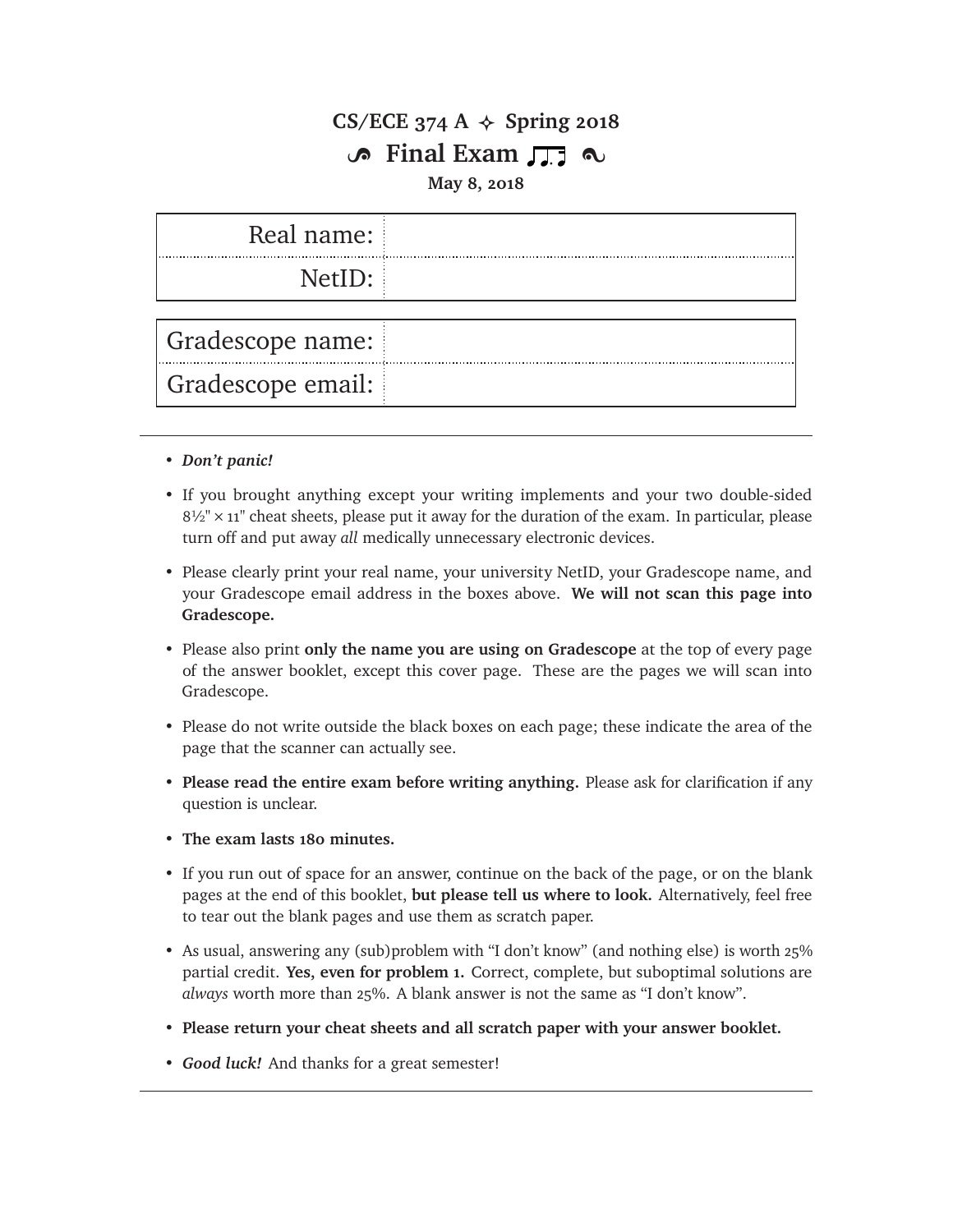Beware of the man who works hard to learn something, learns it, and finds himself no wiser than before.

He is full of murderous resentment of people who are ignorant without having come by their ignorance the hard way.

— Bokonon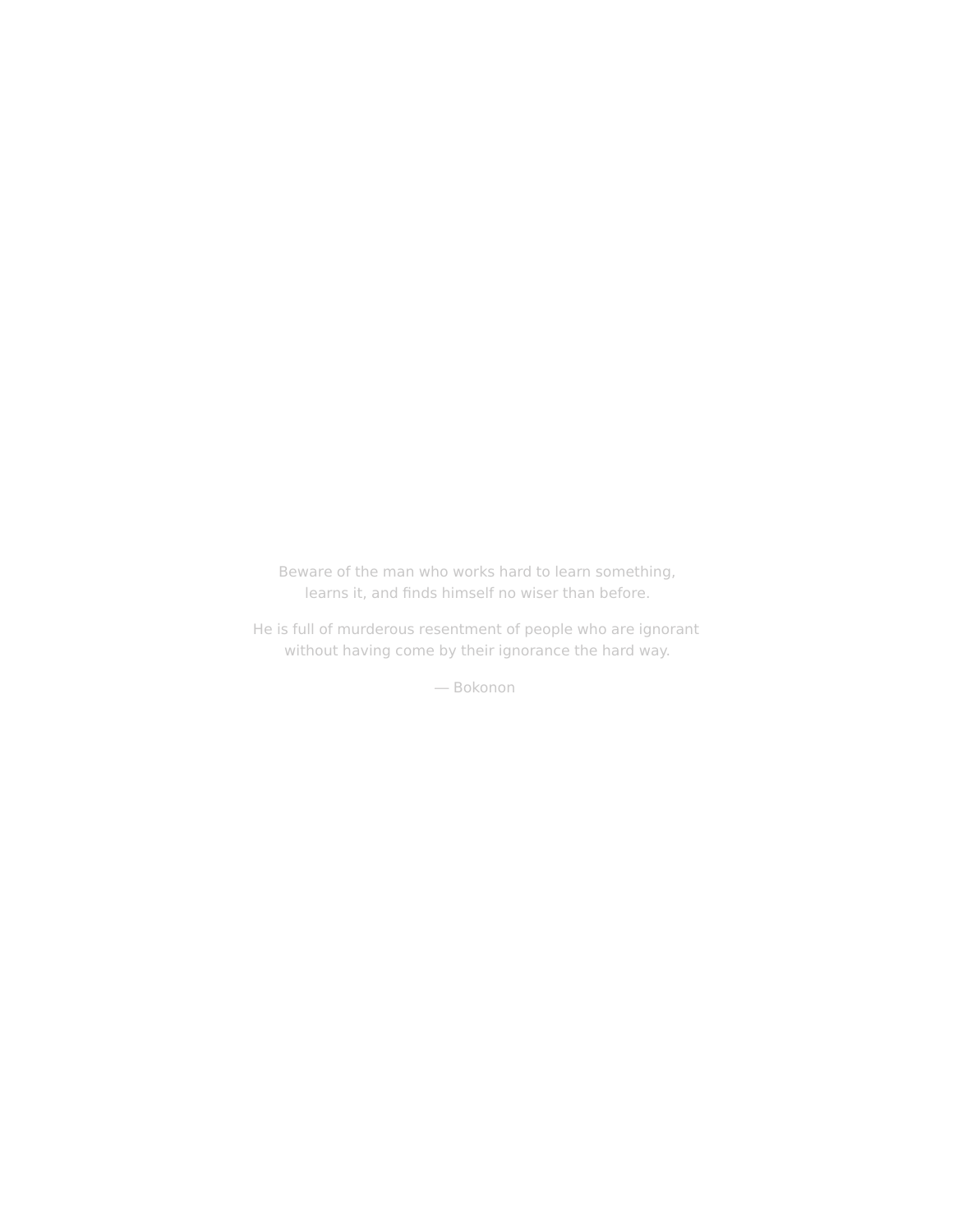## **CS/ECE 374 A**  $\triangle$  **<b>Spring 2018** Gradescope name: **Final Exam**  $\prod$  **Problem 1**

For each of the following questions, indicate *every* correct answer by marking the "Yes" box, and indicate *every* incorrect answer by marking the "No" box. **Assume P**  $\neq$  **NP.** If there is any other ambiguity or uncertainty, mark the "No" box. For example:



There are 40 yes/no choices altogether. Each correct choice is worth  $+\frac{1}{2}$  point; each incorrect choice is worth −¼ point. TO indicate "I don't know", write IDK to the left of the Yes/No boxes; each IDK is worth +1*/*<sup>8</sup> point.

(a) Which of the following statements is true for *every* language  $L \subseteq \{0, 1\}^*$ ?

| Yes | <b>No</b> | L is finite.                                                                           |
|-----|-----------|----------------------------------------------------------------------------------------|
| Yes | No        | $L^*$ contains the empty string $\varepsilon$ .                                        |
| Yes | No.       | $L^*$ is decidable.                                                                    |
| Yes | No.       | If L is regular then $\Sigma^* \setminus L^*$ is regular.                              |
| Yes | No.       | If $L$ is the intersection of two decidable languages, then $L$ is decidable.          |
| Yes | No        | If $L$ is the intersection of two undecidable languages, then $L$ is undecid-<br>able. |
| Yes | No.       | If $L^*$ is the complement of a regular language, then L is regular.                   |
| Yes | No.       | If $L$ is undecidable, then every fooling set for $L$ is infinite.                     |
| Yes | No        | L is decidable if and only if its complement $\overline{L}$ is undecidable.            |
|     |           |                                                                                        |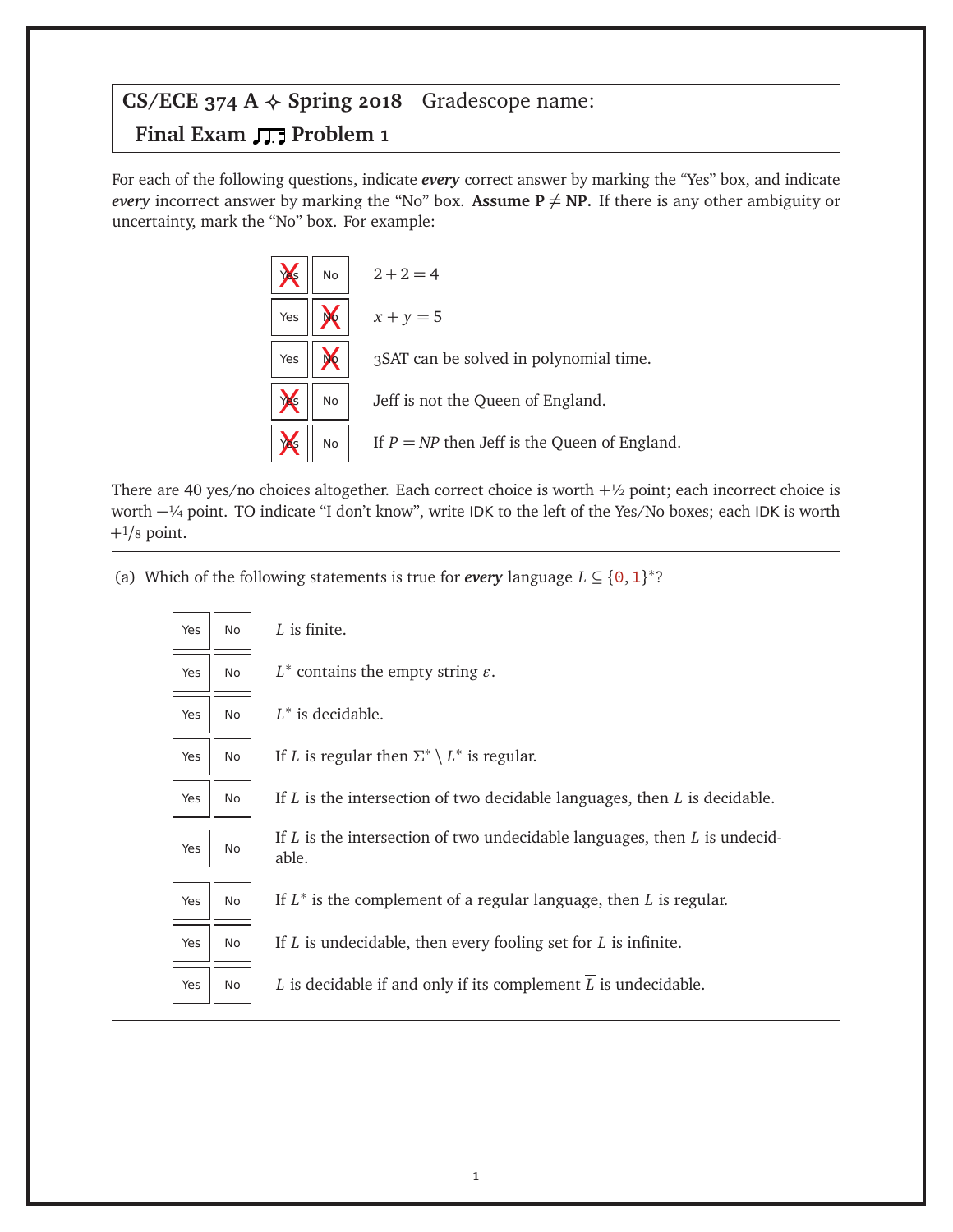(b) Which of the following statements is true for *every* directed graph  $G = (V, E)$ ?



(c) Which of the following languages over the alphabet {0,1} are *regular*?



#### (d) Which of the following languages are *decidable*?

| Yes | No | B |
|-----|----|---|
| Yes | No |   |
| Yes | No |   |
| Yes | No |   |
| Yes | No | Τ |

Binary representations of all integers divisible by 374  $Y$ es  $\begin{vmatrix} \infty & \mathbb{R} \end{vmatrix}$  No  $\begin{vmatrix} \frac{2}{3}x \end{vmatrix}$  for  $\begin{vmatrix} x \end{vmatrix}$   $\begin{vmatrix} y \end{vmatrix}$  *yx* is a palindrome  $\begin{vmatrix} y \end{vmatrix}$  $\langle M \rangle$  | *M* accepts the binary representation of every integer divisible by 374}

 $\langle M \rangle$  | *M* accepts a finite number of non-palindromes}

The set of all regular expressions that represent the language  $\{0,1\}^*$ . (This is a language over the alphabet  $\{\emptyset, \Sigma, 0, 1, \star, +, (,) \}$ .)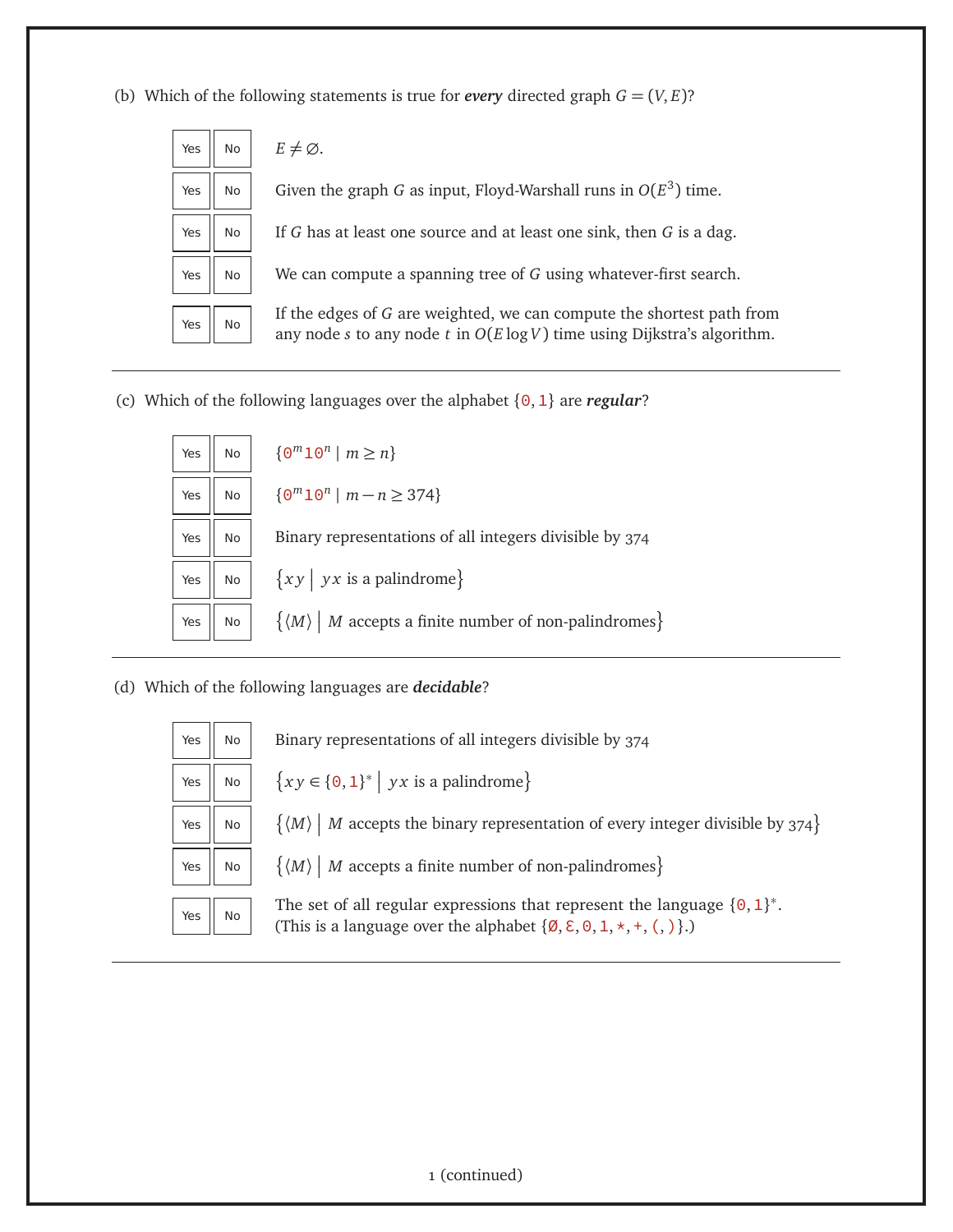(e) Which of the following languages can be proved undecidable *using Rice's Theorem*?



(f) Suppose we want to prove that the following language is undecidable.

 $\text{{\sc Chalmers}}:=\big\{\langle M\rangle\ \big|\ M\text{ accepts both STEAMED and HAMS}\big\}$ 

Professor Skinner suggests a reduction from the standard halting language

 $H_{\text{ALT}} := \{ \langle M \rangle \# w \mid M \text{ halts on inputs } w \}.$ 

Specifically, suppose there is a Turing machine *Ch* that decides CHALMERS. Professor Skinner claims that the following algorithm decides HALT.

| DECIDEHALT $(\langle M \rangle \# w)$ :        |  |
|------------------------------------------------|--|
| Encode the following Turing machine:           |  |
| $AURORABOREALIS(x)$ :                          |  |
| if $x =$ STEAMED or $x =$ HAMS or $x =$ ALBANY |  |
| run $M$ on input $w$                           |  |
| return TRUE                                    |  |
| else                                           |  |
| return FALSE                                   |  |
| return Ch((AURORABOREALIS))                    |  |

Which of the following statements is true for all inputs  $\langle M \rangle \# w$ ?

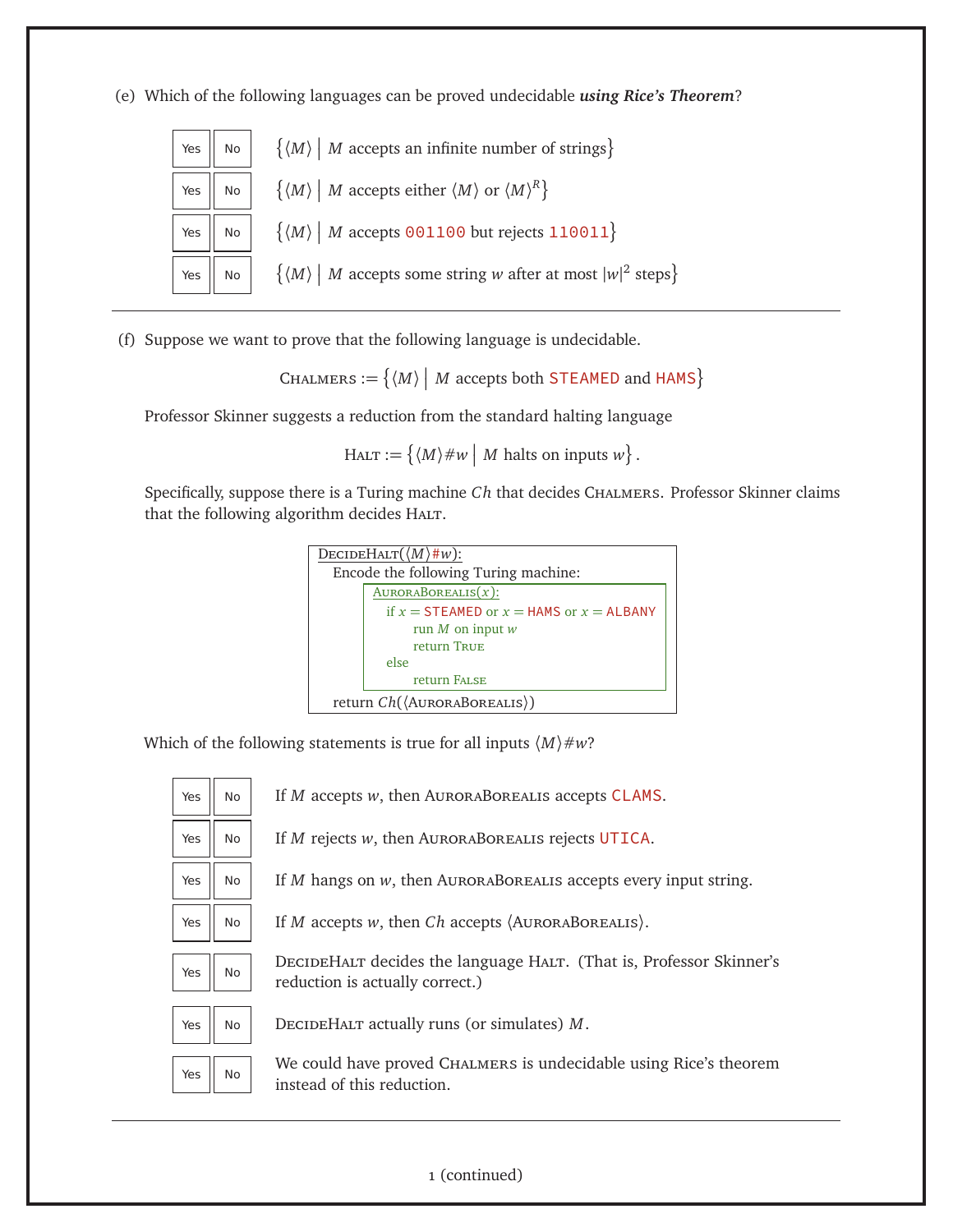- (g) Consider the following pair of languages:
	- $3 \text{Co} \text{LOR} := \{ G \mid G \text{ is a } 3 \text{-colorable undirected graph} \}$
	- TREE :=  $\{G \mid G$  is a connected acyclic undirected graph $\}$

(For concreteness, assume that in both of these languages, graphs are represented by adjacency matrices.) Which of the following *must* be true, assuming P $\neq$ NP?

| Yes | No | TREE∪3COLOR is NP-hard.                                    |
|-----|----|------------------------------------------------------------|
| Yes | No | TREE $\cap$ 3 COLOR is NP-hard.                            |
| Yes | No | 3COLOR is undecidable.                                     |
| Yes | No | There is a polynomial-time reduction from 3 COLOR to TREE. |
| Yes | No | There is a polynomial-time reduction from TREE to 3COLOR.  |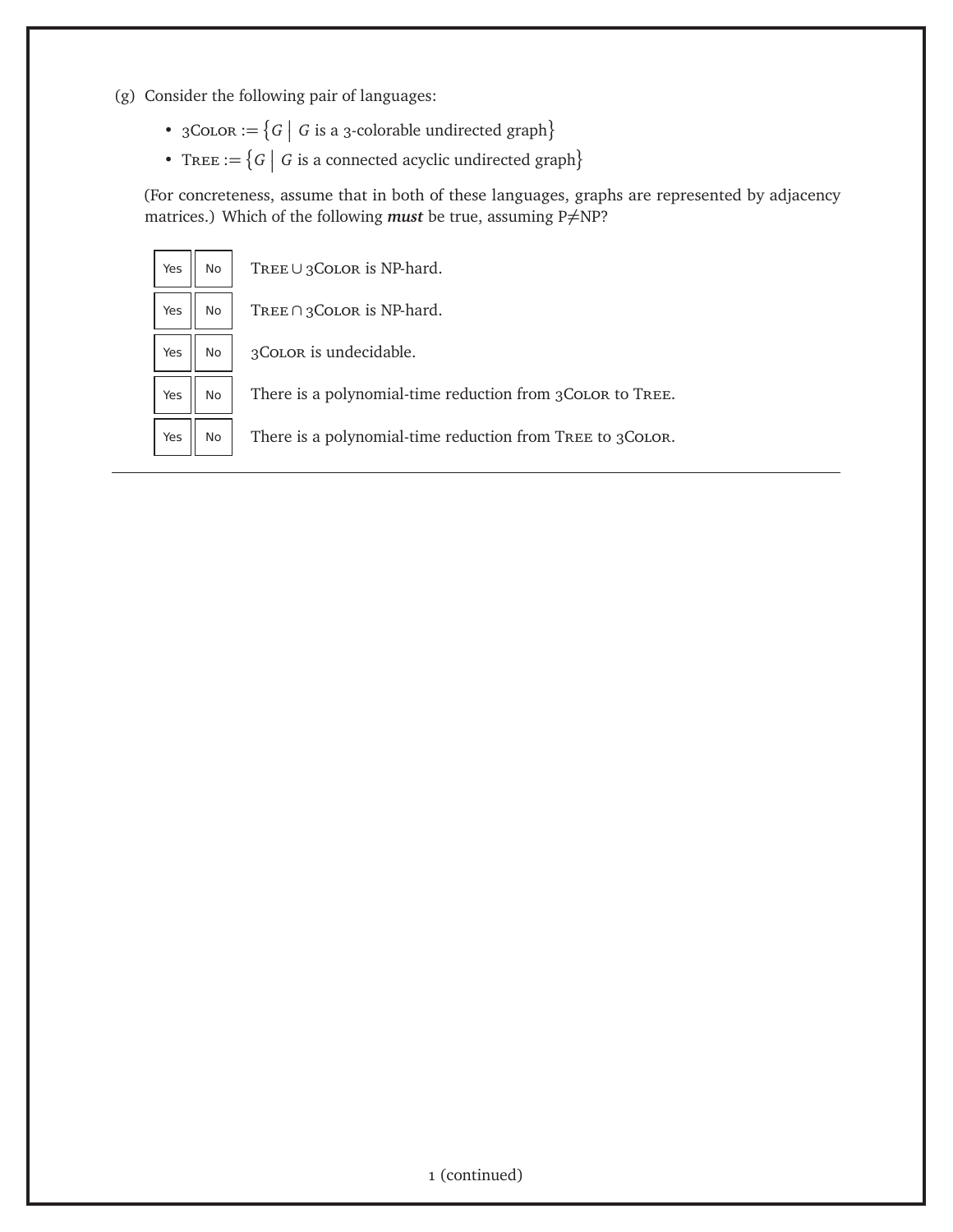## **CS/ECE 374 A**  $\triangle$  **<b>Spring 2018** Gradescope name: **Final Exam**  $\sqrt{2}$  **Problem 2**

A *wye* is an undirected graph that looks like the capital letter Y. More formally, a wye consists of three paths of equal length with one common endpoint, called the *hub*.



This grid graph contains a wye whose paths have length 4.

*Prove* that the following problem is NP-hard: Given an undirected graph *G*, what is the largest wye that is a subgraph of *G*? The three paths of the wye must not share any vertices except the hub, and they must have exactly the same length.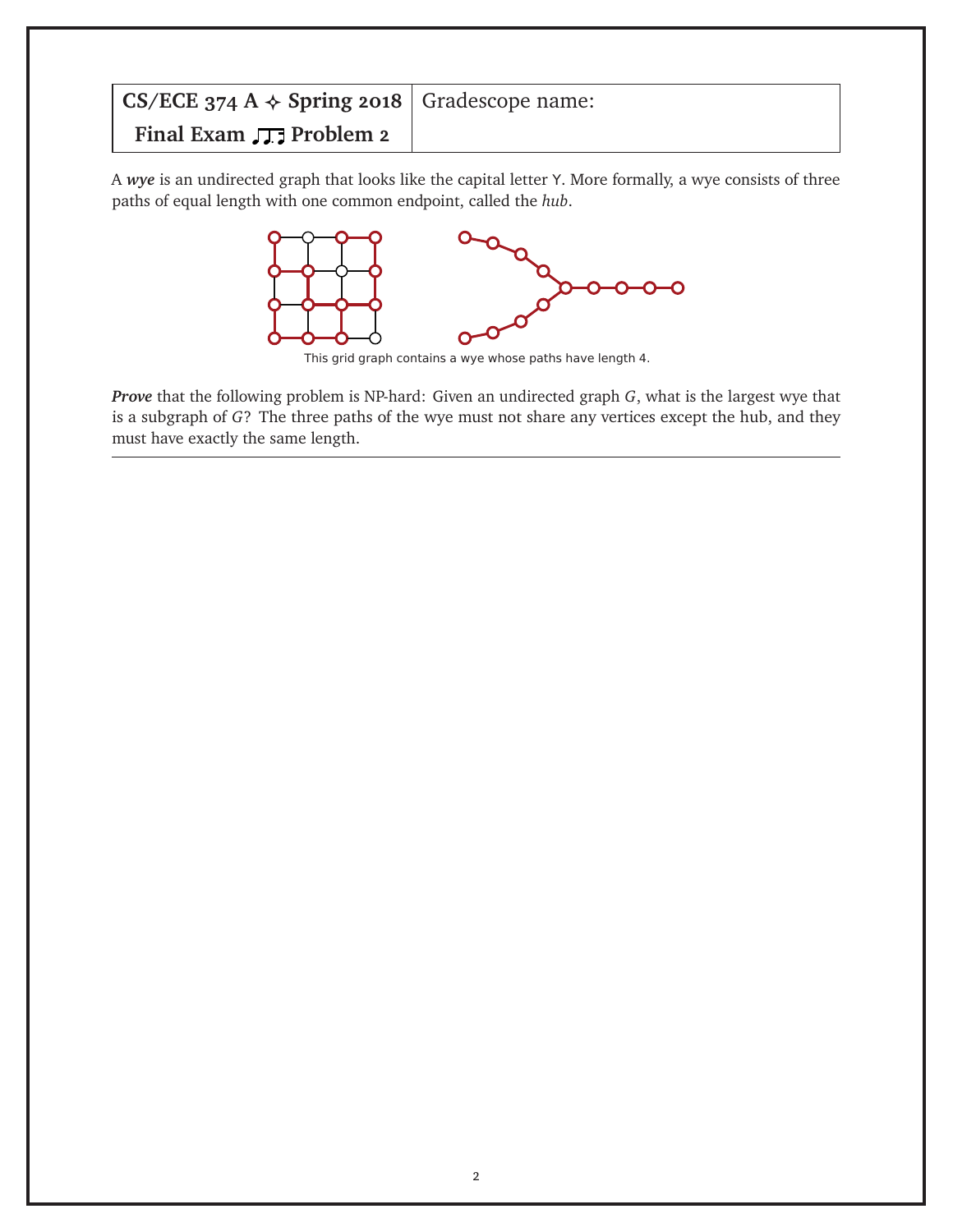| CS/ECE 374 A $\triangle$ Spring 2018   Gradescope name: |  |
|---------------------------------------------------------|--|
| Final Exam $\Box$ Problem 3                             |  |

Fix the alphabet  $\Sigma = \{0, 1\}$ . Recall that a *run* in a string  $w \in \Sigma^*$  is a maximal non-empty substring in which all symbols are equal. For example, the string 000001000111111101 consists of exactly six runs:  $00000100011111110 = 00000 \cdot 1 \cdot 000 \cdot 1111111 \cdot 0 \cdot 1$ .

(a) Let *L* be the set of all strings in  $\Sigma^*$  that contains at least one run whose length is divisible by 3. For example, *L* contains the string 00111111000, but *L* does not contain the string 1000011.

Describe both a regular expression for *L* and a DFA that accepts *L*.

(b) Let *L'* be the set of all strings in  $\Sigma^*$  that have the same number of even-length runs and odd-length runs. For example, L' does not contain the string 000011101, because it has three odd-length runs but only one even-length run, but *L'* does contain the string 0000111011, because it has two runs of each parity.

**Prove** that  $L'$  is not regular.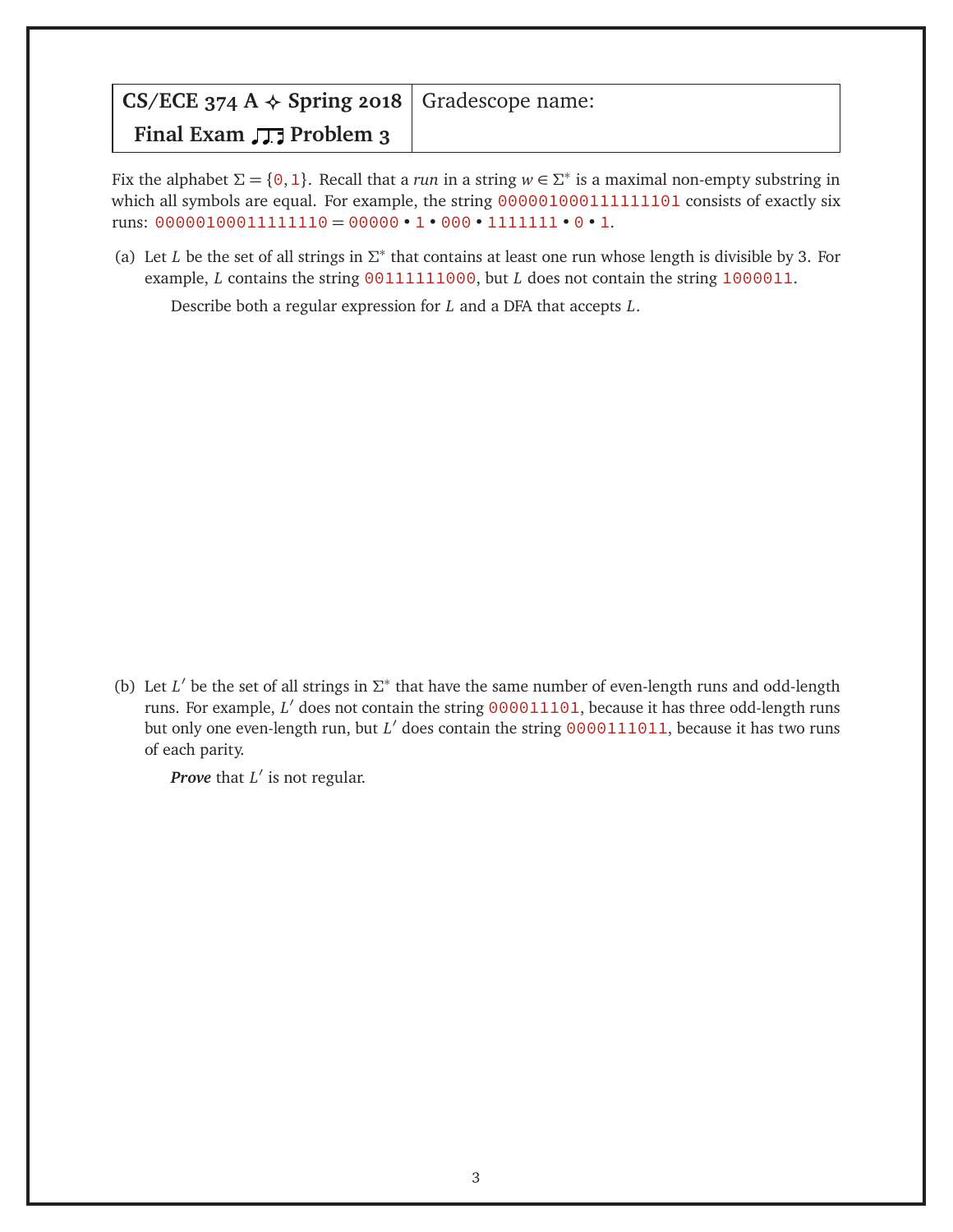# **CS/ECE 374 A**  $\triangle$  **<b>Spring 2018** Gradescope name: **Final Exam**  $\sqrt{2}$  **Problem 4**

Suppose we want to split an array *A*[1 .. *n*] of integers into *k* contiguous intervals that partition the sum of the values as evenly as possible. Specifically, define the *quality* of such a partition as the minimum, over all *k* intervals, of the sum of the values in that interval; our goal is to maximize quality. Describe and analyze an algorithm to compute the maximum quality of a partition of *A* into *k* intervals, given the array *A* and the integer *k* as input.

For example, given the array *A* = [1, 6,−1, 8, 0, 3, 3, 9, 8, 8, 7, 4, 9, 8, 9, 4, 8, 4, 8, 2] and the integer  $k = 3$  as input, your algorithm should return the integer 35, which is the quality of the following partition:

$$
\left[\overbrace{1,6,-1,8,0,3,3,9,8}^{37}\,\middle|\,\overbrace{8,7,4,9,8}^{36}\,\middle|\,\overbrace{9,4,8,4,8,2}^{35}\,\right]
$$

The numbers above each interval show the sum of the values in that interval.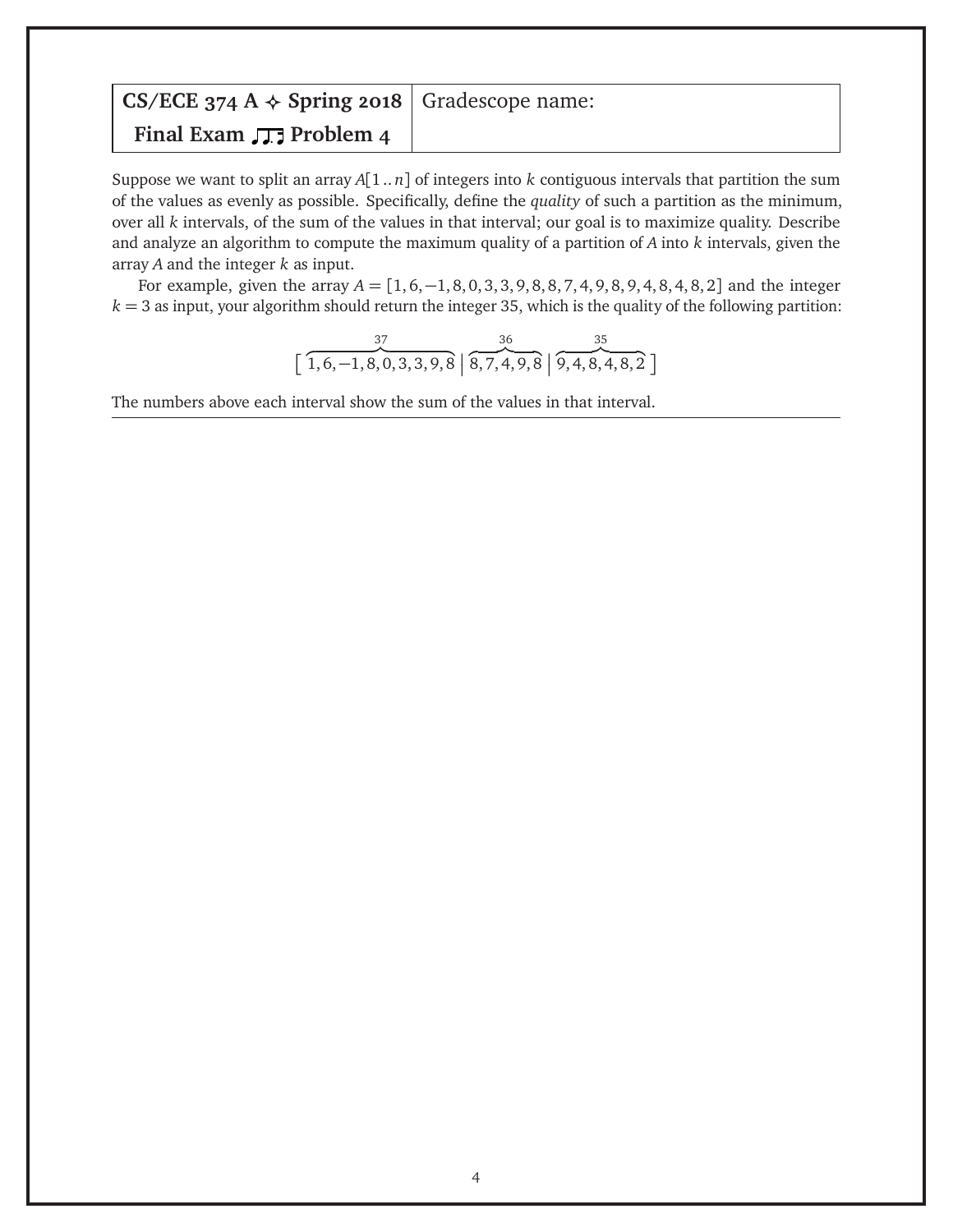| CS/ECE 374 A $\triangle$ Spring 2018   Gradescope name: |  |
|---------------------------------------------------------|--|
| Final Exam $\sqrt{2}$ Problem 5                         |  |

- (a) Fix the alphabet  $\Sigma = \{0, 1\}$ . Describe and analyze an efficient algorithm for the following problem: Given a DFA *M* over  $\Sigma$ , does *M* reject *any* string? Equivalently, is  $L(M) \neq \Sigma^*$ ?
- (b) Recall from Homework 10 that the corresponding problem for NFAs is NP-hard. But any NFA can be transformed into equivalent DFA using the incremental subset construction. So why doesn't your algorithm from part (a) imply that P=NP?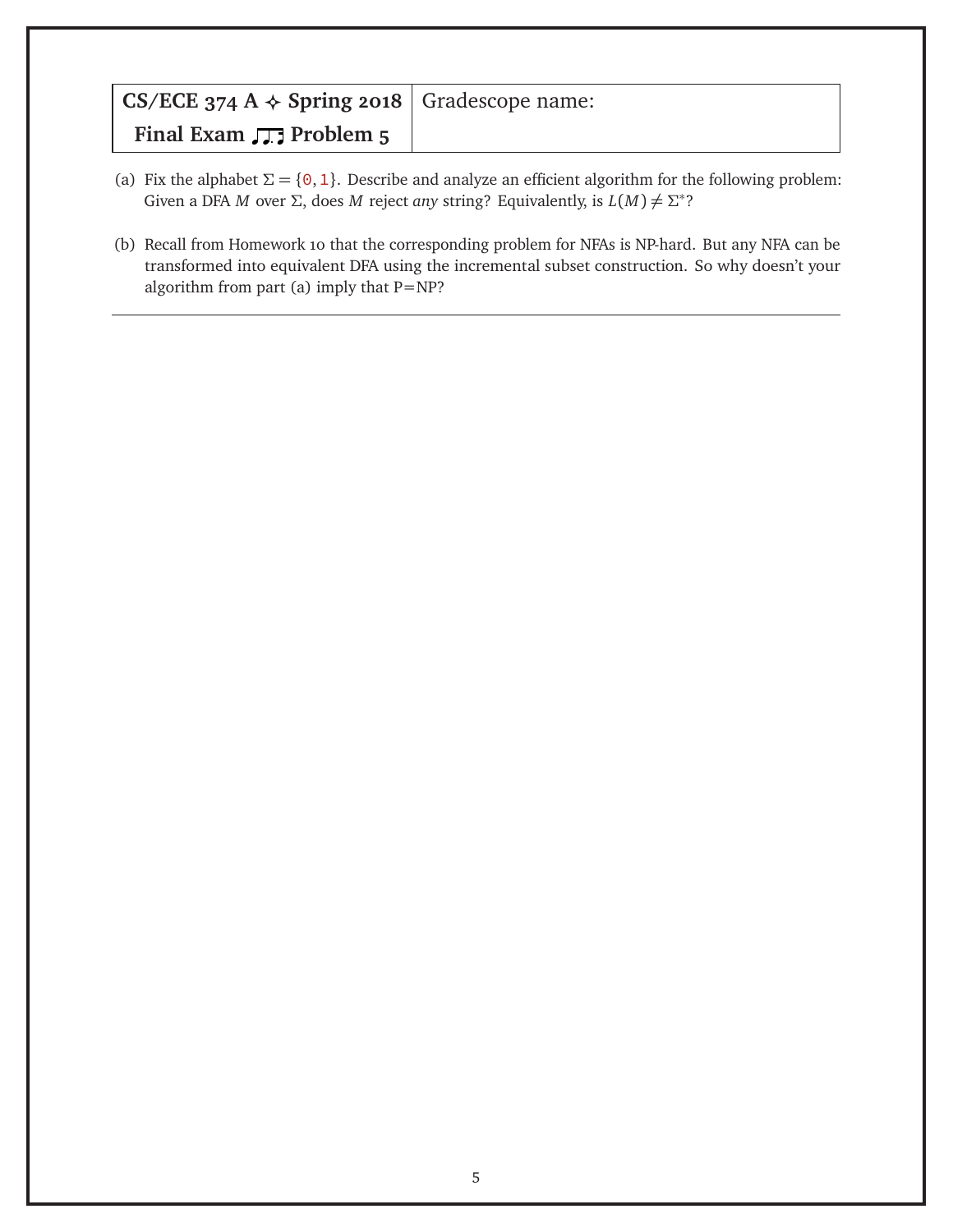## **CS/ECE 374 A**  $\triangle$  **<b>Spring 2018** Gradescope name: **Final Exam**  $\sqrt{2}$  **Problem 6**

A *number maze* is an *n* × *n* grid of positive integers. A token starts in the upper left corner; your goal is to move the token to the lower-right corner. On each turn, you are allowed to move the token up, down, left, or right; the distance you may move the token is determined by the number on its current square. For example, if the token is on a square labeled 3, then you may move the token three steps up, three steps down, three steps left, or three steps right. However, you are never allowed to move the token off the edge of the board.

Describe and analyze an efficient algorithm that either returns the minimum number of moves required to solve a given number maze, or correctly reports that the maze has no solution.



A  $5 \times 5$  number maze that can be solved in eight moves.